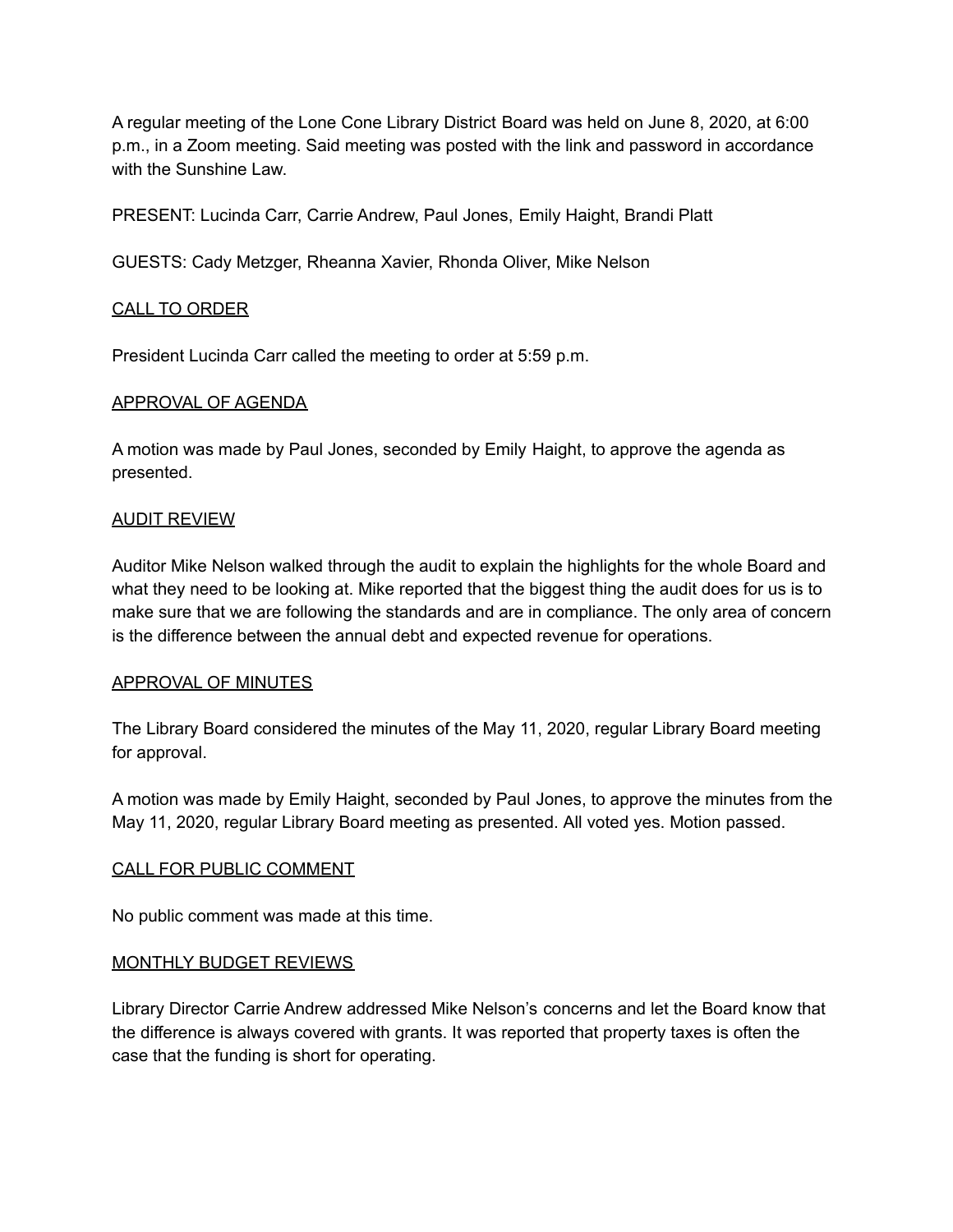Library District Board Meeting June 8, 2020 Page 2 of 4

It was reported that the funding from the Colorado Supreme Court Library finally came in for our Law Library. The law library has been named after the Honorable Dan H. Hughes and the family is gathering photos and plaques for the room.

It was noted that we should be coming out of pandemic pay for the staff and start doing the hourly pay once we are able to open our doors to the public.

It was noted that we have hired a new custodian and she is currently clocking in and out and getting paid hourly, not pandemic pay.

### MONTHLY REPORTS Q&A

Library Director Carrie Andrew reported that this report is all staff that are in and out of the building, but we are still doing curbside service. As of right now, there still seems to be an increase in number of users and items.

It was reported that there was some program attendance, the library helped co-sponsor the SMRC with a drive in movie. We are currently looking into getting a movie license to show outdoor movies. This cost will come out of the programming budget. The Summer Reading Programs will be starting on Friday, June 12.

The difference between SWIFT and Aspencat was explained; Aspencat is what we use on our website. SWIFT is a larger system and separate from our consortium, it allows you to request items from other libraries that are not through our consortium. It was noted that we do not contribute to 3M because our patrons mostly use Overdrive and it is most consistent with libraries nationwide.

### DIRECTOR'S REPORT

Library Director Carrie Andrew reported that the new calendar software setup is going great.

It was reported that the landscapers have come. The staff have been watering the amphitheater area.

It was reported that the Summer Reading Programs will all be held outside this year before we are able to actually open with a lot of water and soap activities. We have been working with the Wilkinson Library to get things in place for approval.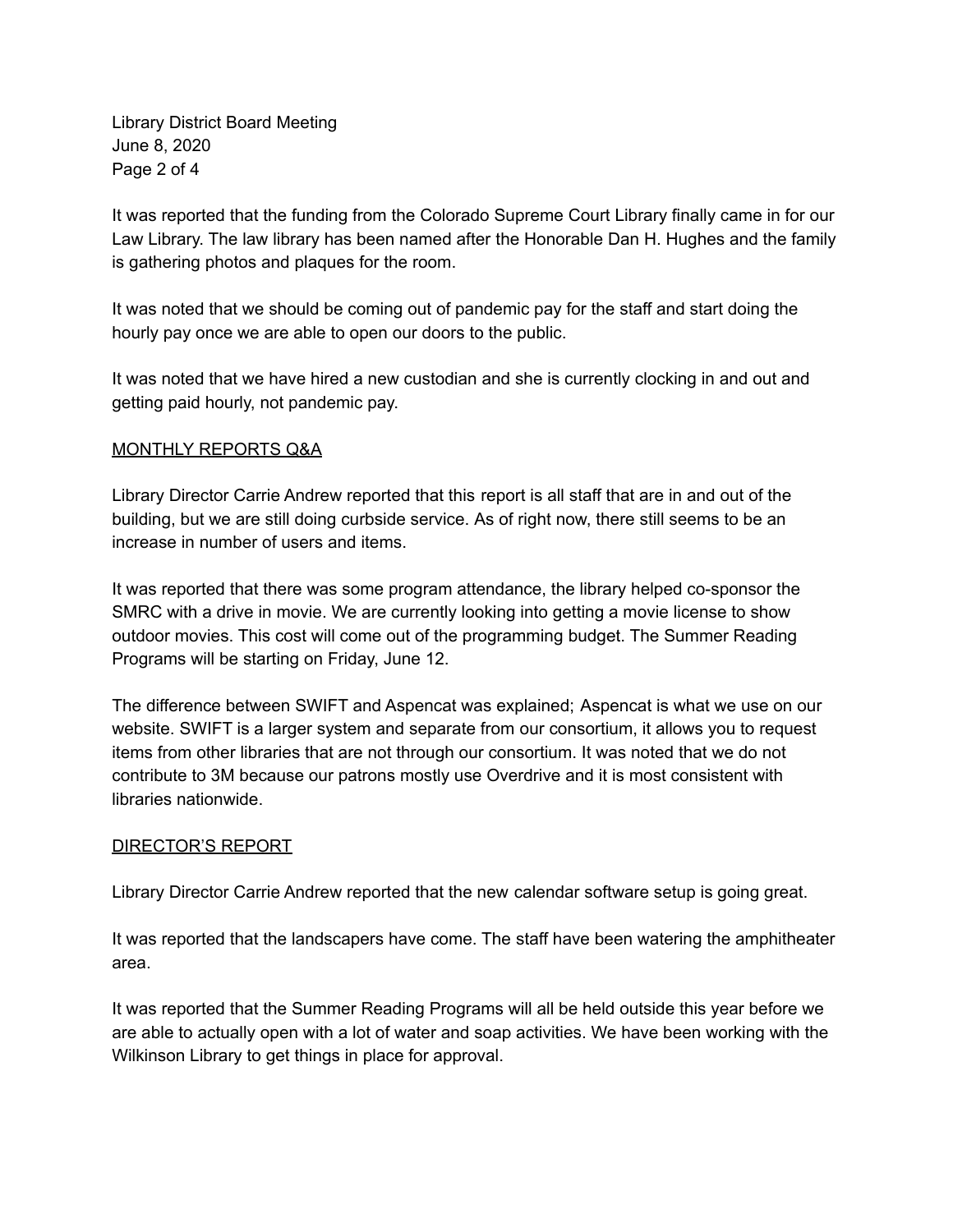Library District Board Meeting June 8, 2020 Page 3 of 4

It was reported that a lot of time has been spent with the Economic Recovery groups that Carrie is a part of.

It was reported that a new program has been started and the Telluride Foundation is wondering if the library would like to be part of the program, hosting lunch programs for children, similar to the curbside lunches that were taking place at the school.

It was reported that Cady Metzger and Rheanna Xavier will both go to the swearing in with the Count Commissioners for joining the Board of Trustees at 9:40 a.m. on Wednesday. Carrie will be present.

It was reported that in July, Paul Jones will be out of the state, but would still like to attend via zoom if possible. Board President Lucinda Carr stated the meetings would likely still be via zoom for quite some time. Carrie stated that we would like to continue to broadcast through zoom even when we can go back to meeting in person because it provides more flexibility for not only the Board, but for the public as well.

### BOARD MEMBER REPORTS

Emily Haight reported that she was glad to see the participation in the vigil and thanked Carrie for doing that. Paul Jones was proud to hear that we were going to have one. Board President Lucinda Carr said that it was good to see positive news coverage about norwood. It was reported that an article about it will be in the paper.

### UNFINISHED BUSINESS

OPEN BOARD SEATS: Discussed in the Director's Report.

# NEW BUSINESS

RE-OPENING DISCUSSION: It was reported that we are hoping to open the first week of July, but will be starting the Summer Reading Programs before then.

STATEMENT OF EQUALITY AND PURPOSE: Library Director Carrie Andrew and Library Programmer Brooke Robinson were both able to attend the vigil. Carrie felt honored to be part of the planning for the vigil and helped with the letter because she wanted to make sure that there was support for our law enforcement as well as to support those that wanted to be heard. It was to be focused on bringing people to the table for conversations. It was reported that two